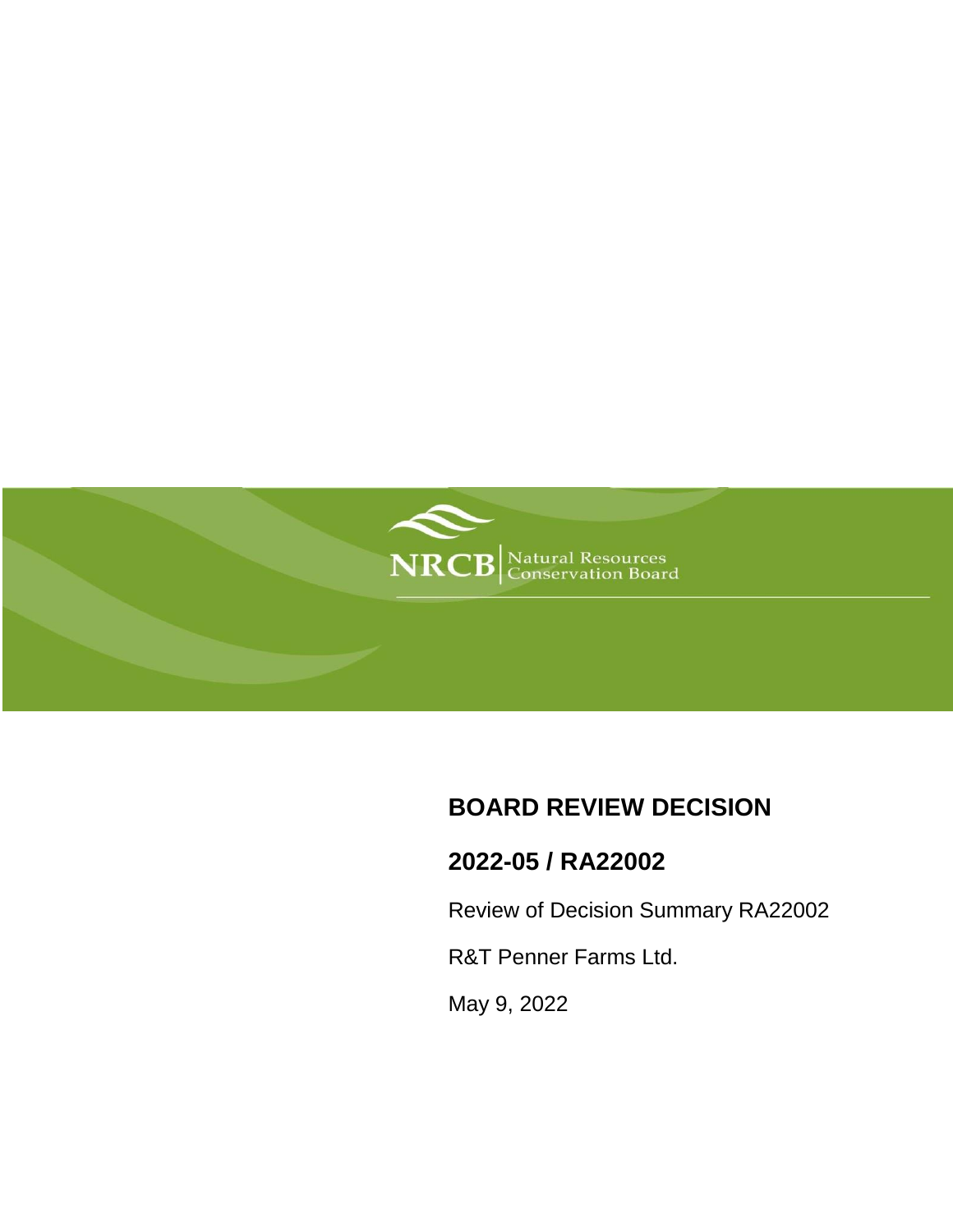**The Board issues this decision document, following its written review of Decision Summary RA22002, held pursuant to the** *Agricultural Operation Practices Act* **(AOPA).**

## **Background**

On March 1, 2022, a Natural Resources Conservation Board (NRCB) approval officer issued Decision Summary RA22002 (Decision), in relation to an application by R&T Penner Farms Ltd. (Penner Farms) to expand an existing broiler chicken confined feeding operation (CFO). The CFO is located at SW 28-45-20 W4M in Camrose County (County). The approval officer denied the application after determining that the proposed expansion is inconsistent with the County's municipal development plan (MDP).

A Request for Board Review (RFR) of the Decision was filed by Penner Farms on March 1, 2022, and a supporting document to the RFR was filed by Penner Farms' representative on March 22, 2022. The RFR asked the Board to reverse the approval officer's decision and approve the application, notwithstanding the exclusion zone identified in the County's MDP.

On April 4, 2022, NRCB Board Decision RFR 2022-03 was released, advising that the Board had determined that a written review was warranted. In an April 12, 2022 letter from the Board's counsel, the written review submission filing date for the County was given as May 11, 2022, and the reply submission date for Penner Farms and the approval officer was given as May 19, 2022. The County made its submission on April 26, 2022. The Board canvassed Penner Farms and the approval officer, and both advised they would not be providing a reply submission, making the May 19 filing date unnecessary. The panel met on May 4, 2022, to deliberate.

### **Board Deliberations**

The issue under review is whether the Board should exercise its authority to approve the CFO, notwithstanding an inconsistency with the MDP.

When reviewing an approval officer decision to deny an application because of an inconsistency with an MDP, the Board is directed by section  $25(4)(g)$  of AOPA to "have regard to" but not be bound by the applicable MDP. The result is that AOPA expressly empowers the Board not to follow the requirements of an MDP in appropriate cases, a responsibility the Board takes seriously and with great caution.

In past decisions, the Board has expressed that a reasonable approach to considering whether or not to exercise its authority to approve a CFO located within an MDP exclusion zone requires the Panel to focus on the municipality's planning objectives behind the CFO prohibition.

Board Decision RFR 2022-03 asked the County to provide a written submission to clarify its objection, support, or indifference to this CFO application, as well as its rationale for the 2 mile setback from Dried Meat Lake.

In its April 26, 2022 submission, the County stated that it supports the expansion of this CFO despite the inconsistency with its MDP. Reasons given for its support are:

 The existing CFO has not created any concerns at Dried Meat Lake, and the County expects that the NRCB and the applicant will remain vigilant in protecting its interests in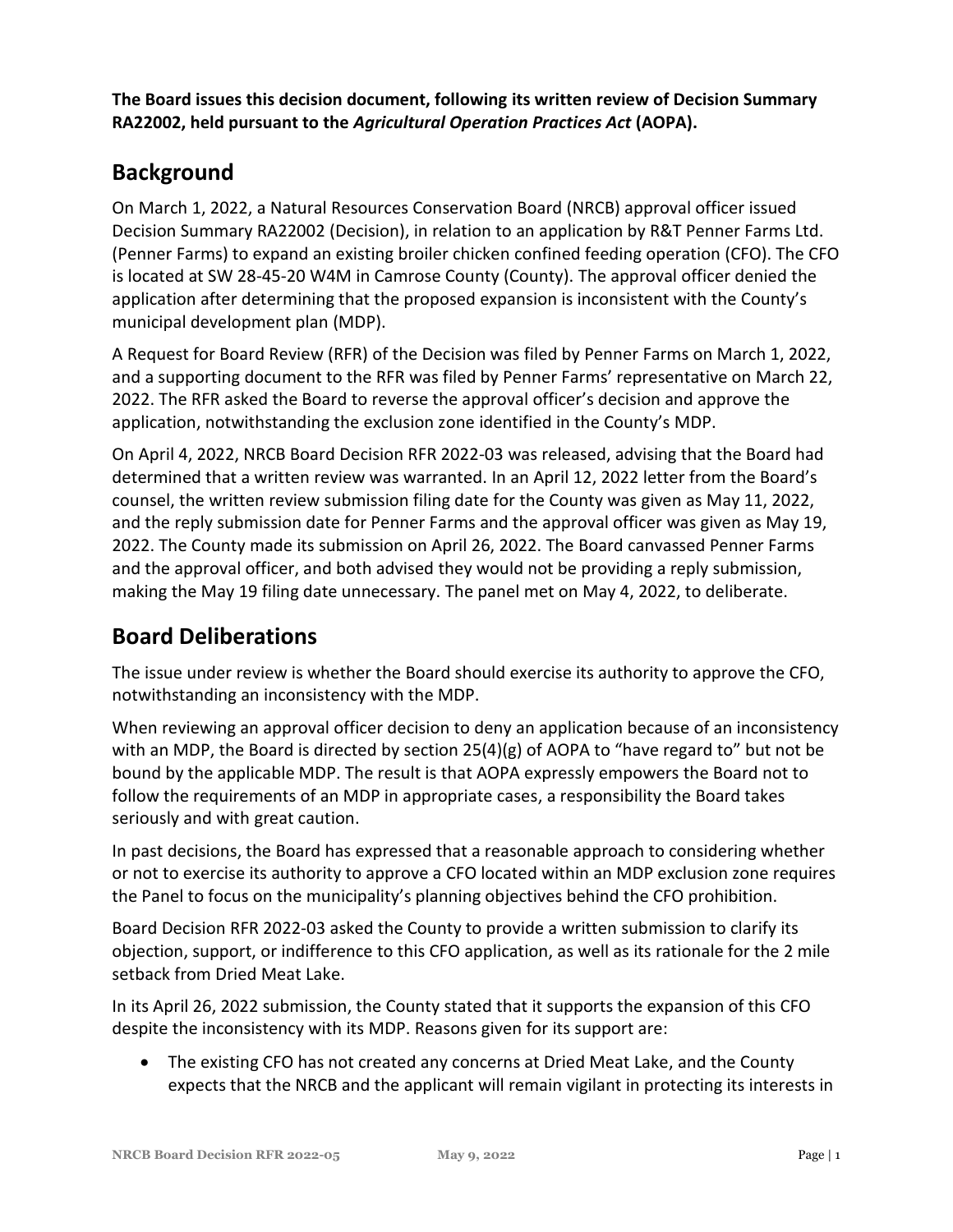the lake for recreational purposes and drinking water supply for Camrose, Bittern Lake and portions of the County;

- within the existing site there are no suitable options to expand that would comply with the 2 mile setback;
- the proposal is approximately 6 km from the nearest residential and recreational component of the lake; and
- there are gravel pit operations and other farms between this CFO and the lake.

The County's submission also stated that it has begun an MDP review which is expected to be completed by January 2023. The distance that CFOs are currently required to be from recreational lakes will be assessed to determine if revisions to the MDP could provide a more flexible approach based on new technology, and whether specific issues can be addressed more precisely.

The Board notes that in section 5 of the Decision the approval officer stated this application was reviewed to determine if it was consistent with respect to the technical requirements set out in the regulations. It was determined that the proposed CFO expansion:

- meets the required AOPA setbacks from all nearby residences,
- meets the required setbacks from springs and common bodies of water,
- has sufficient means to control surface runoff of manure,
- meets AOPA's nutrient management requirements regarding the land application of manure, and
- meets groundwater protection requirements for the design of floors and liners of manure storage facilities and manure collection areas.

Although an existing water well is located within the required 100 metre AOPA setback requirement, its potential risk to contaminate the aquifer was assessed and it was determined that an exemption is warranted. The Board is not aware of any responses about this proposed CFO expansion that expressed concerns or provided evidence about site specific environmental risks. For these reasons, the Board is satisfied that the Penner Farms expanded CFO will pose no material environmental risk to Dried Meat Lake.

With respect to protecting the lake for recreational purposes and residential development, the calculated AOPA minimum distance separation for the size of the proposed expanded poultry broiler operation to a category 4 residence is 529 metres. A category 4 residence represents the highest odour objective factor and the greatest separation distance provided under AOPA. Category 4 includes residences located in large scale country residential developments, hamlets, villages, towns, or cities. The nearest residence to the CFO site is 800 metres. The Board is satisfied that by any reasonable measure, the CFO is located far enough away from the nearest residential and recreational component of the lake such that it will not pose nuisance effects of any material significance. Additionally, the County appears to support this conclusion.

All available evidence before the Panel supports a conclusion that the Penner Farms proposed CFO expansion does not pose a risk to the Dried Meat Lake water quality, nor will it have nuisance effects that would impair the recreational and residential planning objectives of the County's MDP. Taken together, the Board concludes that this is an instance where it is